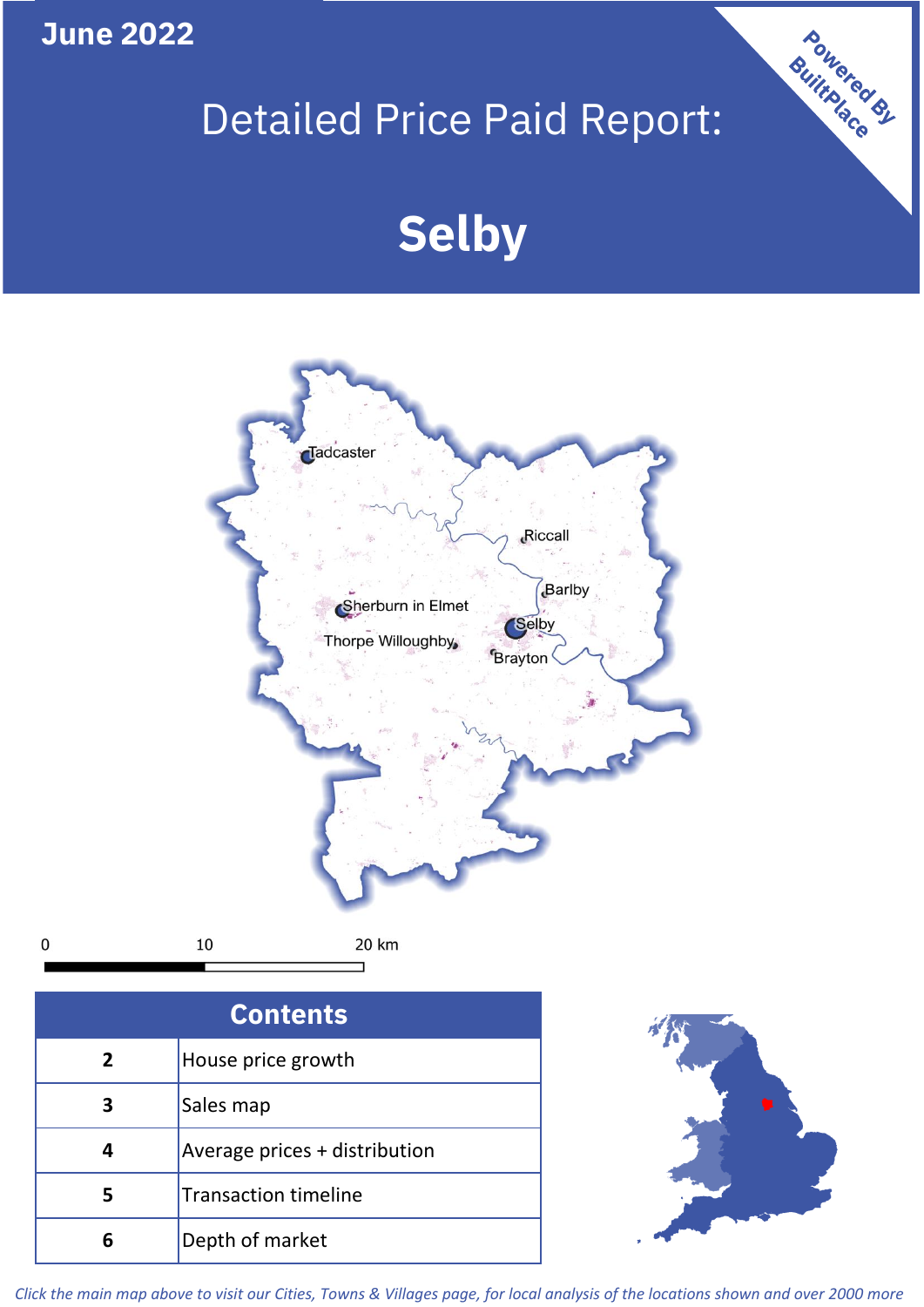### **Headline Data**

|                     | <b>Current level</b> | 3 month  | <b>Annual</b> | 5 year       | 10 year |
|---------------------|----------------------|----------|---------------|--------------|---------|
| <b>House prices</b> | £251,547             | 3.3%     | 10.8%         | <b>31.9%</b> | 62.4%   |
| <b>Transactions</b> | 1,590                | $-12.0%$ | 7.4%          | $-12.3%$     | 45.5%   |

## **House Price Growth (April 2022 data)**

#### *Annual Change in House Prices*



House prices in Selby grew by 10.8% in the 12 months to April 2022 (based on 3-month smoothed data). By comparison national house prices grew by 10.7% and prices in Yorkshire and The Humber grew by 10.0% over the same period.

Selby house prices are now 37.6% above their previous peak in 2007, compared to +33.2% for Yorkshire and The Humber and +52.9% across England.



#### *Year-To-Date Change in House Prices, December to April*

Local prices have grown by 3.2% in 2022 so far, compared to growth of 4.6% over the same period last year.

#### *Source: OS OpenData; UK House Price Index (Contains HM Land Registry data © Crown copyright)*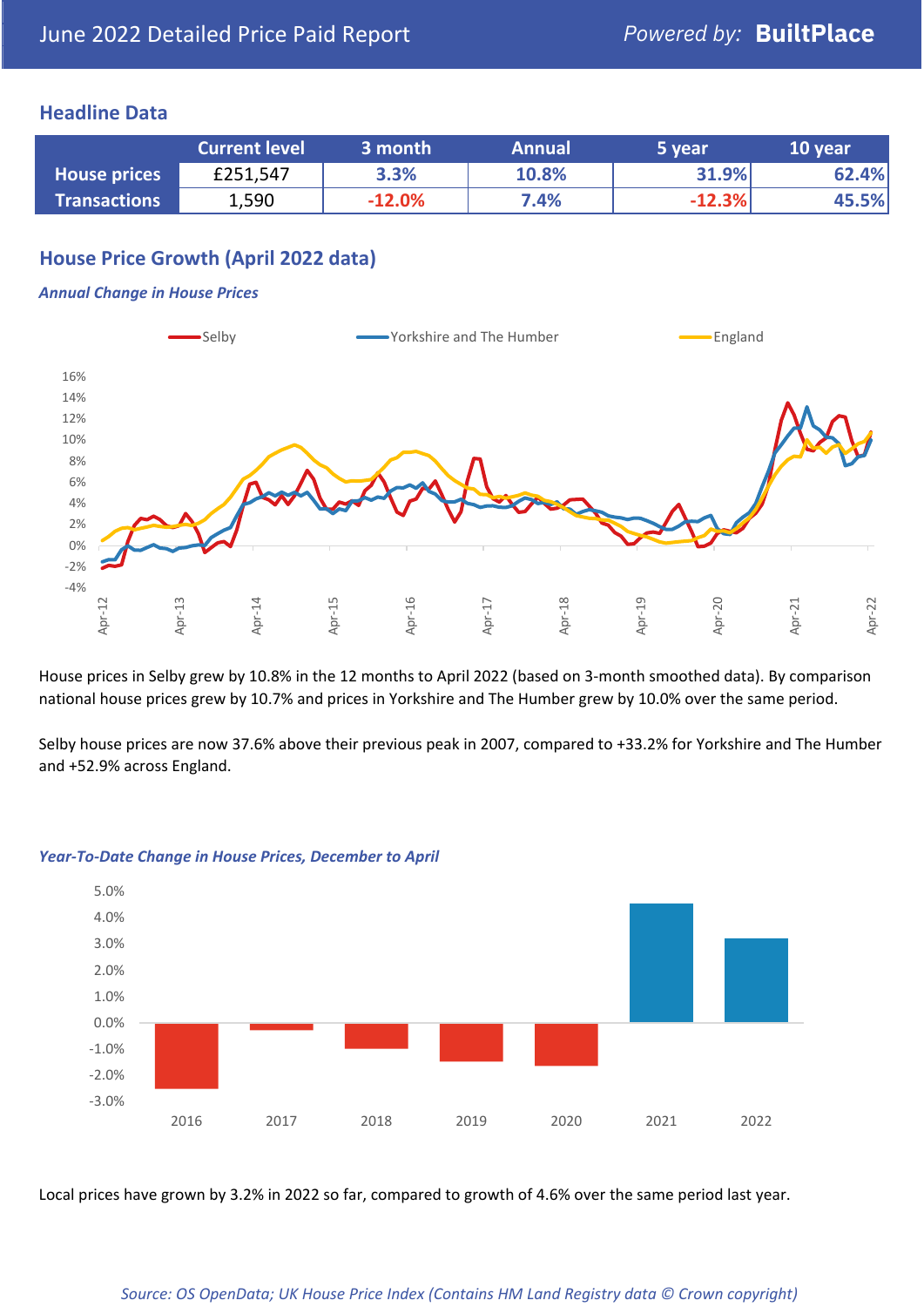## **House Price Map**

*12 months to April 2022*



*Each point is one postcode, coloured by the average value relative to all sales in this local authority (price bands are LA-specific quintiles).*

## **Map Key**

| Min      | <b>Max</b> |                            |
|----------|------------|----------------------------|
| Up to    | £153,000   | 1st quintile / lowest 20%  |
| £153,000 | £192,000   | 2nd quintile               |
| £192,000 | £241,000   | 3rd quintile               |
| £241,000 | £327,000   | 4th quintile               |
| £327,000 | and over   | 5th quintile / highest 20% |

*Source: OS OpenData; UK House Price Index (Contains HM Land Registry data © Crown copyright)*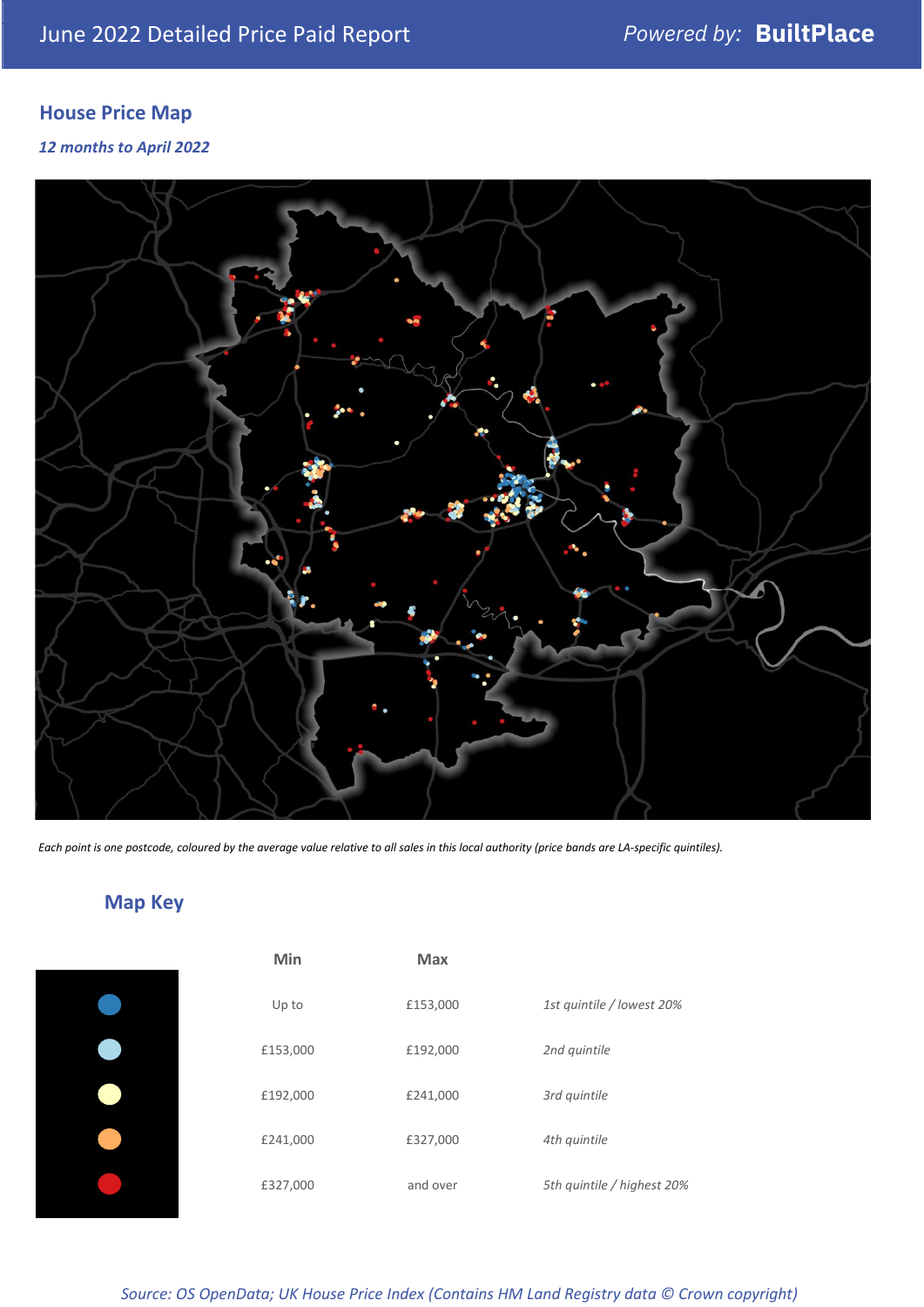## **Average House Price by Property Type**

## *12 months to April 2022*



|                 | <b>New</b>           | <b>Second hand</b> |  |  |
|-----------------|----------------------|--------------------|--|--|
| <b>Flat</b>     | No recorded<br>sales | £113,284           |  |  |
| <b>Terraced</b> | £240,648             | £176,561           |  |  |
| Semi-detached   | £176,298             | £206,708           |  |  |
| <b>Detached</b> | £289,117             | £349,982           |  |  |

## **House Price Distribution by Year**

*All properties, by price band and calendar year (2020 = year to date)*

|                    | 1997 | 2002 | 2007 | 2012 | 2017 | 2019 | 2020 |
|--------------------|------|------|------|------|------|------|------|
| <b>Under £100k</b> | 84%  | 55%  | 8%   | 13%  | 8%   | 4%   | 4%   |
| £100-200k          | 15%  | 36%  | 57%  | 54%  | 49%  | 38%  | 38%  |
| E200-300k          | 1%   | 6%   | 23%  | 23%  | 28%  | 32%  | 30%  |
| £300-400k          | 0%   | 1%   | 7%   | 7%   | 10%  | 15%  | 18%  |
| £400-500k          | 0%   | 0%   | 2%   | 2%   | 4%   | 5%   | 3%   |
| <b>£500k-1m</b>    | 0%   | 0%   | 2%   | 1%   | 1%   | 5%   | 7%   |
| £1-2m              | 0%   | 0%   | 0%   | 0%   | 0%   | 0%   | 0%   |
| <b>Over £2m</b>    | 0%   | 0%   | 0%   | 0%   | 0%   | 0%   | 0%   |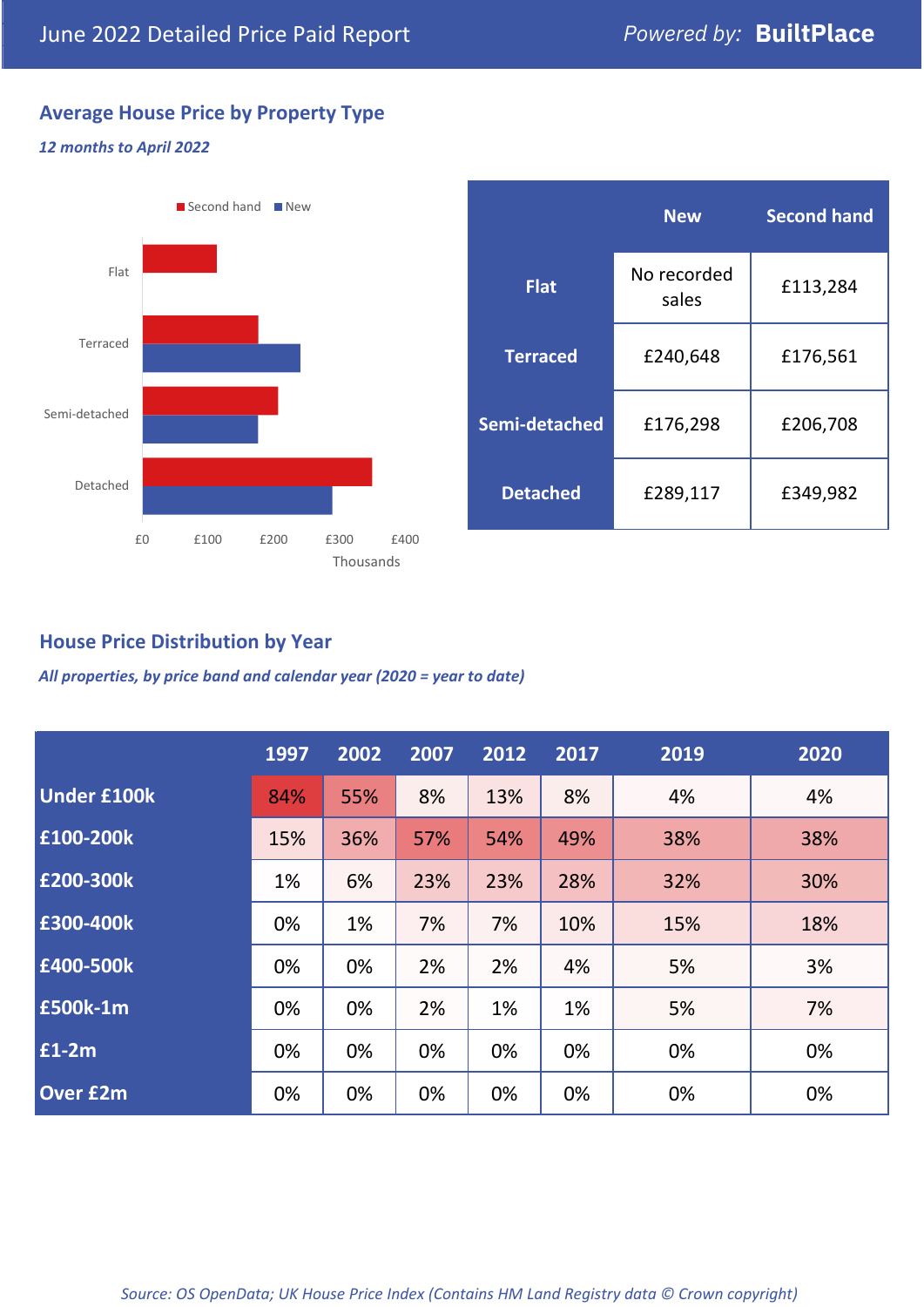## **Transactions (February 2022 data)**

*Annual Transactions, Indexed (2001-05 average = 100)*



There were 1,590 transactions in Selby during the 12 months to February 2022. This is 88% of the average from 2001-05 and suggests activity is below pre-downturn levels.

Transactions in Selby have fallen by 3.9% since 2014, compared to changes of -0.1% for Yorkshire and The Humber and - 7.7% for England.



#### *Cash and New Build Sales as % of Total, by Year*

*Note: The data on this page EXCLUDES transactions identified as transfers under a power of sale/repossessions, buy-to-lets (where they can be identified by a mortgage), and transfers to non-private individuals - i.e. it comprises only Land Registry 'A' data.*